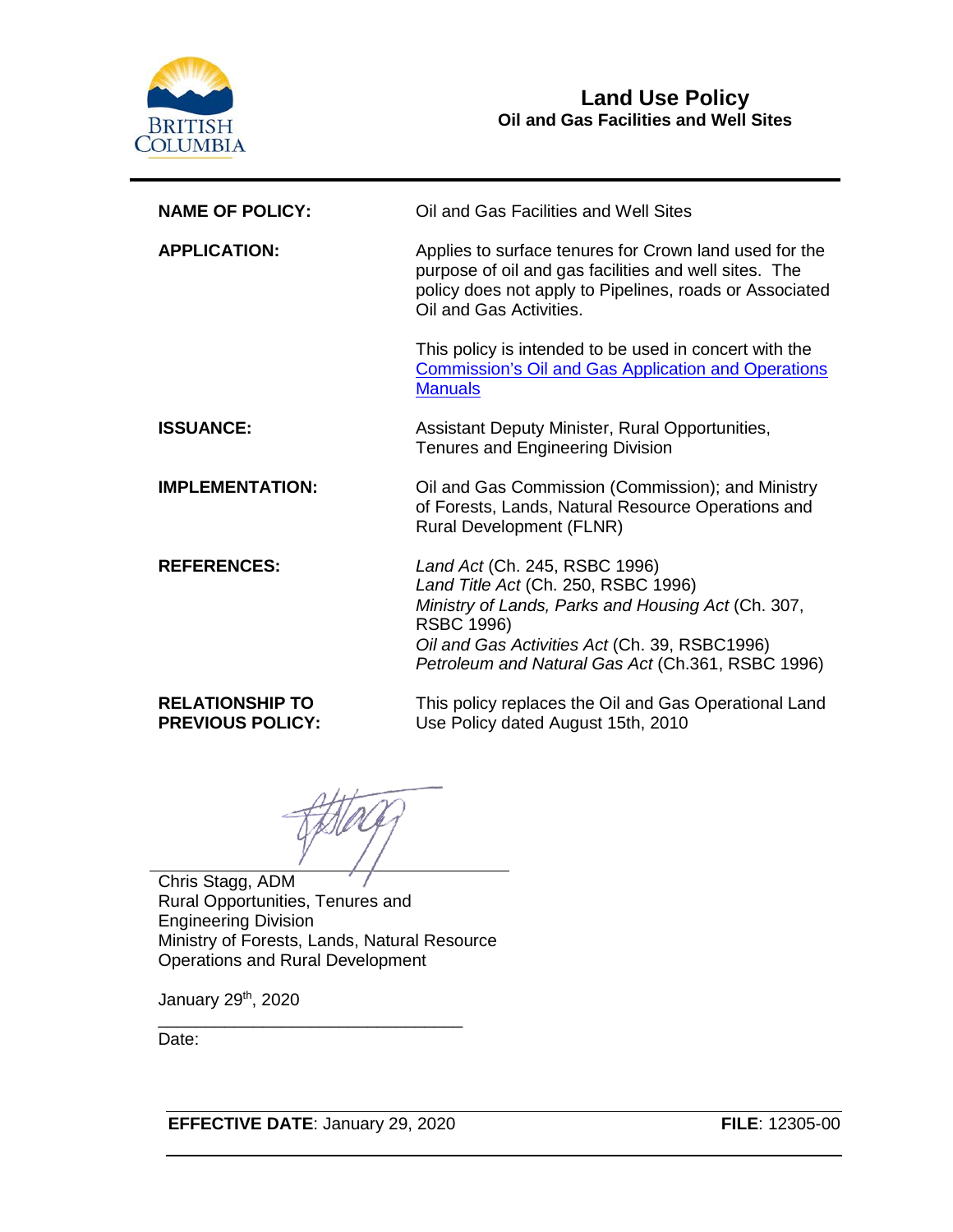| <b>APPROVED AMENDMENTS:</b> |                                      |                                                                                                                                                                                                                                                         |  |  |
|-----------------------------|--------------------------------------|---------------------------------------------------------------------------------------------------------------------------------------------------------------------------------------------------------------------------------------------------------|--|--|
| <b>Effective Date</b>       | <b>Briefing Note</b><br>/Approval    | Summary of Changes:                                                                                                                                                                                                                                     |  |  |
| January 29,<br>2020         | DN 250698 (2019)<br>IN 244773 (2018) | Oil and Gas Land Use Policy replaced to reflect<br>current legislative framework for oil and gas<br>activities in B.C. Additional revisions reflect<br>direction arising from the first phase of the Policy<br>and the Pricing Simplification Projects. |  |  |
|                             |                                      |                                                                                                                                                                                                                                                         |  |  |
|                             |                                      |                                                                                                                                                                                                                                                         |  |  |
|                             |                                      |                                                                                                                                                                                                                                                         |  |  |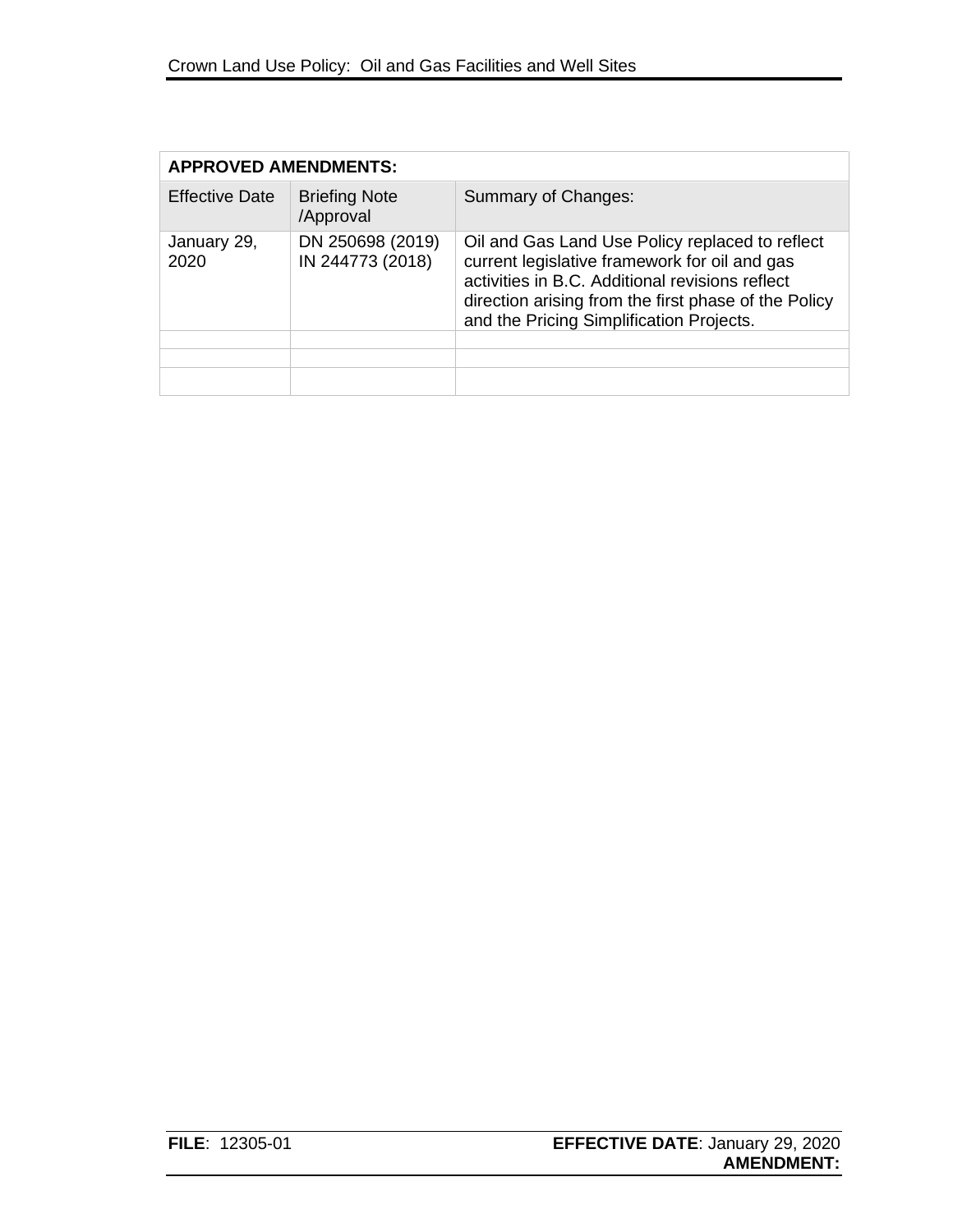#### **Table of Contents**

| 1. |                |  |  |
|----|----------------|--|--|
| 2. |                |  |  |
| 3. |                |  |  |
| 4. |                |  |  |
| 5. |                |  |  |
|    | 5.1            |  |  |
|    | 5.2            |  |  |
|    | 5.3            |  |  |
|    | 5.4            |  |  |
|    | 5.5            |  |  |
| 6. |                |  |  |
|    | 6.1            |  |  |
| 7. |                |  |  |
|    | 7 <sub>1</sub> |  |  |
| 8. |                |  |  |
|    | 8.1            |  |  |
|    | 8.2            |  |  |
|    | 8.3            |  |  |
| 9. |                |  |  |
|    |                |  |  |

APPENDIX 1: OIL AND GAS FACILITIES AND WELL SITES POLICY SUMMARY........5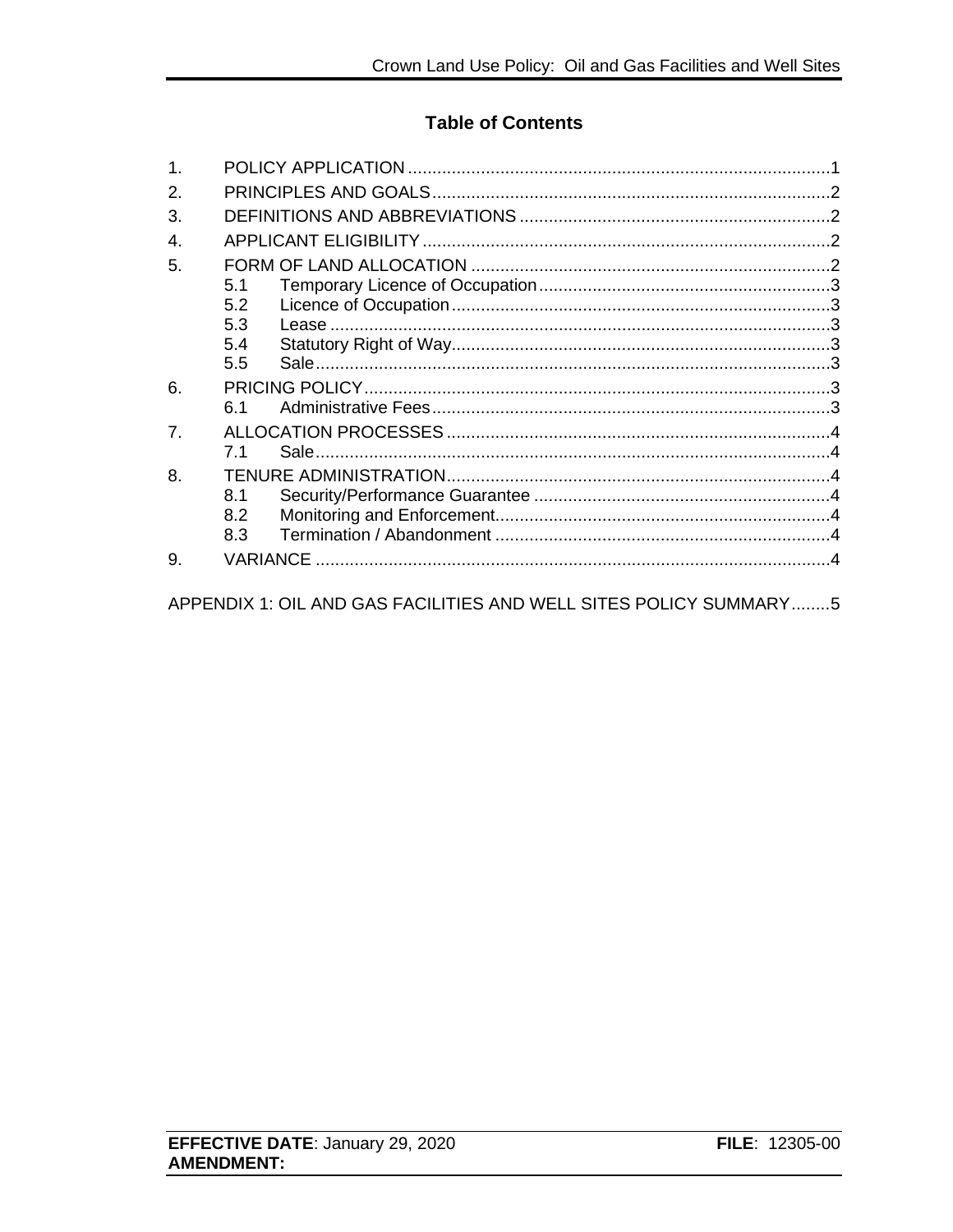#### **1. POLICY APPLICATION**

<span id="page-3-0"></span>The Ministry of Forests, Lands, Natural Resource Operations and Rural Development (FLNR) is responsible for the *Land Act* and the *Ministry of Lands, Parks and Housing Act* (MLPHA) as it relates to lands. Within the context of oil and gas, FLNR is responsible for the policies and procedures relating to *Land Act* dispositions of Crown land; establishing Crown land rents; fee simple dispositions (i.e., Crown grants), land use authorizations that are not within the legislated mandate of the Commission; and for establishing Crown land reserves and withdrawals including those associated with oil and gas.

The Oil and Gas Commission (Commission), operating as an agent of the Crown, is the regulatory authority for oil and gas activities in British Columbia including exploration, development, pipelines and reclamation and is responsible for enforcing industry compliance.

The Commission is the decision-maker on and responsible for activities that fall within its mandate, including all aspects of the processing and issuance of related Crown land tenures under the *Land Act*: the licence of occupation, lease and statutory right of way.

The Commission is the first point of contact for all oil and gas activities, proposed and in place, and is responsible for ensuring that the application is addressed by the appropriate agency. This relationship is guided by the 2014 Memorandum of Understanding between FLNR and the Commission.

FLNR administers the land disposition process for liquefied natural gas (LNG) Facilities under the *MLPHA*. Crown land authorizations are required to conduct investigative activities and depending on the outcome of the work, to construct and operate an LNG facility. Land use policy for these facilities is currently under development.

This policy applies to surface *Land Act* dispositions issued for:

- **Major Facilities, with the exception of LNG,**
- **Production Field Facilities (e.g., compression stations, battery site), and**
- Well sites and,

are carried out, or proposed by proponents that meet the criteria established in section 7.1 of the Oil and Gas *Activities Act* General Regulation.

This policy does not apply to:

- **Geothermal facilities;**
- **EXECO Major Facilities (policy under development);**
- The entry upon and use of Crown land as enabled by the Commission under the *Petroleum and Natural Gas Act* (Section 138);
- Linear installations such as powerlines, or Pipelines (which, by definition include Facilities associated with the pipeline such as line heaters, risers, farm taps, regulators etc.); or
- **Associated Oil and Gas Activities.**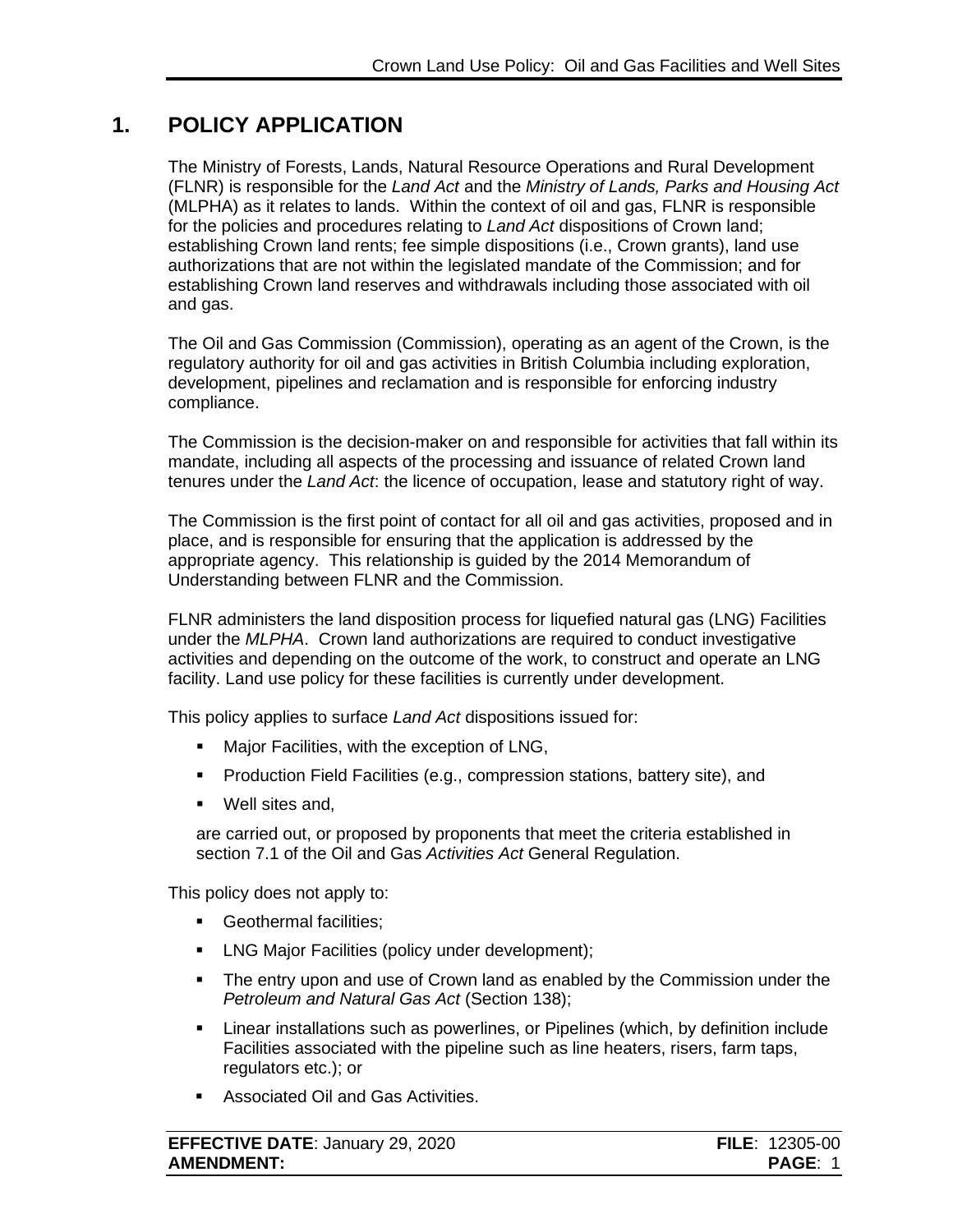Oil and Gas Activities that are not within the scope of this Policy are tenured by the Commission under the appropriate Crown Land Use Policy such as; Utilities (Pipelines and associated installations and Facilities, powerlines etc.), Aggregate and Quarry Materials, Roadways, Industrial General, Communication Sites, Airports, and General Commercial.

## **2. PRINCIPLES AND GOALS**

<span id="page-4-0"></span>This policy is part of a series of policies that are used as a framework to facilitate and support decision-making relating to the authorization of Crown land use and to achieve government's goals with respect to the management of Crown land in a manner that is provincially consistent, fair and transparent. The policies serve as a communication tool to help the public understand how the Authorizing Agency makes decisions respecting Crown land.

For information on Crown land allocation principles see [Crown Land Allocation](https://www2.gov.bc.ca/assets/gov/farming-natural-resources-and-industry/natural-resource-use/land-water-use/crown-land/allocation_principles.pdf) [Principles.](https://www2.gov.bc.ca/assets/gov/farming-natural-resources-and-industry/natural-resource-use/land-water-use/crown-land/allocation_principles.pdf)

## **3. DEFINITIONS AND ABBREVIATIONS**

<span id="page-4-1"></span>For a glossary of definitions and abbreviations see [Glossary and Abbreviations.](https://www2.gov.bc.ca/assets/gov/farming-natural-resources-and-industry/natural-resource-use/land-water-use/crown-land/glossary_and_abbreviations.pdf) Definitions that differ from the posted glossary are identified below:

**Authorizing Agency** means the agency with the legislative authority to dispose of Crown land for oil and gas purposes under the *Land Act*. In most cases it is the Commission however; in the case of Crown grants it is FLNR.

## **4. APPLICANT ELIGIBILITY**

<span id="page-4-2"></span>For standard policy information on eligibility see [Eligibility and Restrictions.](https://www2.gov.bc.ca/assets/gov/farming-natural-resources-and-industry/natural-resource-use/land-water-use/crown-land/eligibility.pdf)

In order to apply to the Commission for a Crown land tenure under this policy, the applicant must meet the criteria identified in section 7 of the *Oil and Gas Activities Act General Regulation* and be applying for an Oil and Gas Activity.

## **5. FORM OF LAND ALLOCATION**

<span id="page-4-3"></span>For standard policy information on forms of allocation see the [Form of Crown Land](https://www2.gov.bc.ca/assets/gov/farming-natural-resources-and-industry/natural-resource-use/land-water-use/crown-land/form_of_allocation.pdf) [Allocation.](https://www2.gov.bc.ca/assets/gov/farming-natural-resources-and-industry/natural-resource-use/land-water-use/crown-land/form_of_allocation.pdf)

Refer to Appendix 1 for a summary of the forms and terms of *Land Act* dispositions available for oil and gas facilities and Well sites.

The term of the *Land Act* tenure should be compatible with the term of the primary resource use authorization for the Oil and Gas Activity (i.e., *OGAA* Permit). On termination of the latter by any means including cancellation, the *Land Act* tenure remains valid until all obligations of the tenure holder have been met.

| <b>FILE: 12305-00</b> | <b>EFFECTIVE DATE: January 29, 2020</b> |
|-----------------------|-----------------------------------------|
| PAGE: 2               | <b>AMENDMENT:</b>                       |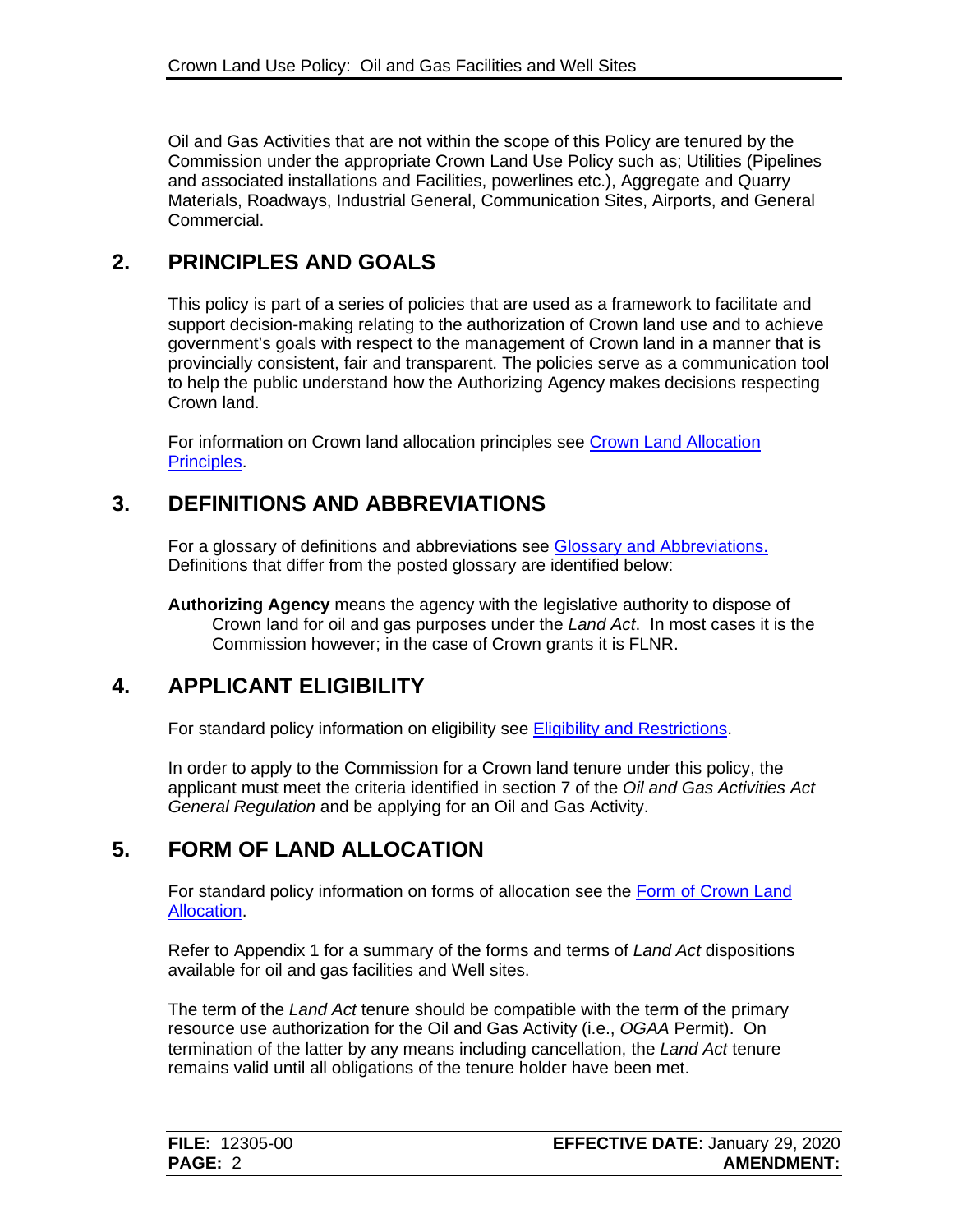# <span id="page-5-0"></span>**5.1 Temporary Licence of Occupation**

A temporary licence of occupation may be used to authorize short-term use of Crown land and minor improvements for investigative or other temporary uses that are not addressed by the [Permissions Policy.](https://www2.gov.bc.ca/assets/gov/farming-natural-resources-and-industry/natural-resource-use/land-water-use/crown-land/permissions.pdf)

The maximum term for a temporary licence is 2 years.

## <span id="page-5-1"></span>**5.2 Licence of Occupation**

The maximum term for a licence of occupation is 10 years.

An interim licence of occupation may be issued to authorize entry, occupation, and construction pending completion of survey requirements and the issuance of a lease or statutory right of way.

#### <span id="page-5-2"></span>**5.3 Lease**

The maximum term for a lease is 30 years.

The appropriate form of tenure for all Major Facilities is a lease.

# <span id="page-5-3"></span>**5.4 Statutory Right of Way**

A statutory right of way is normally used to authorize Well sites and Production Field Facilities.

Statutory rights of way for major activities are normally issued for 30 years but may be issued for so long as required.

# <span id="page-5-4"></span>**5.5 Sale**

<span id="page-5-5"></span>Direct sales provide fee simple dispositions of Crown land.

## **6. PRICING POLICY**

For information on pricing see the [Pricing Policy.](https://www2.gov.bc.ca/assets/gov/farming-natural-resources-and-industry/natural-resource-use/land-water-use/crown-land/pricing.pdf#page=101)

## <span id="page-5-6"></span>**6.1 Administrative Fees**

Application and service fees for *Land Act* dispositions, which are issued by the Commission using its authority under section 8 of OGAA, under this and other land use policies are prescribed by the Commission (as is consistent with section 3 of the Crown Land Fees Regulation) and are outside this policy.

Application and other administrative fees as set out by the Crown Land Fees Regulation of the *Land Act* are applicable for Crown grants and land tenures issued by FLNR. See [Crown Land Fees Procedure.](https://www2.gov.bc.ca/assets/gov/farming-natural-resources-and-industry/natural-resource-use/land-water-use/crown-land/fees.pdf)

| <b>EFFECTIVE DATE: January 29, 2020</b> | <b>FILE</b> : $12305-00$ |
|-----------------------------------------|--------------------------|
| <b>AMENDMENT:</b>                       | <b>PAGE: 3</b>           |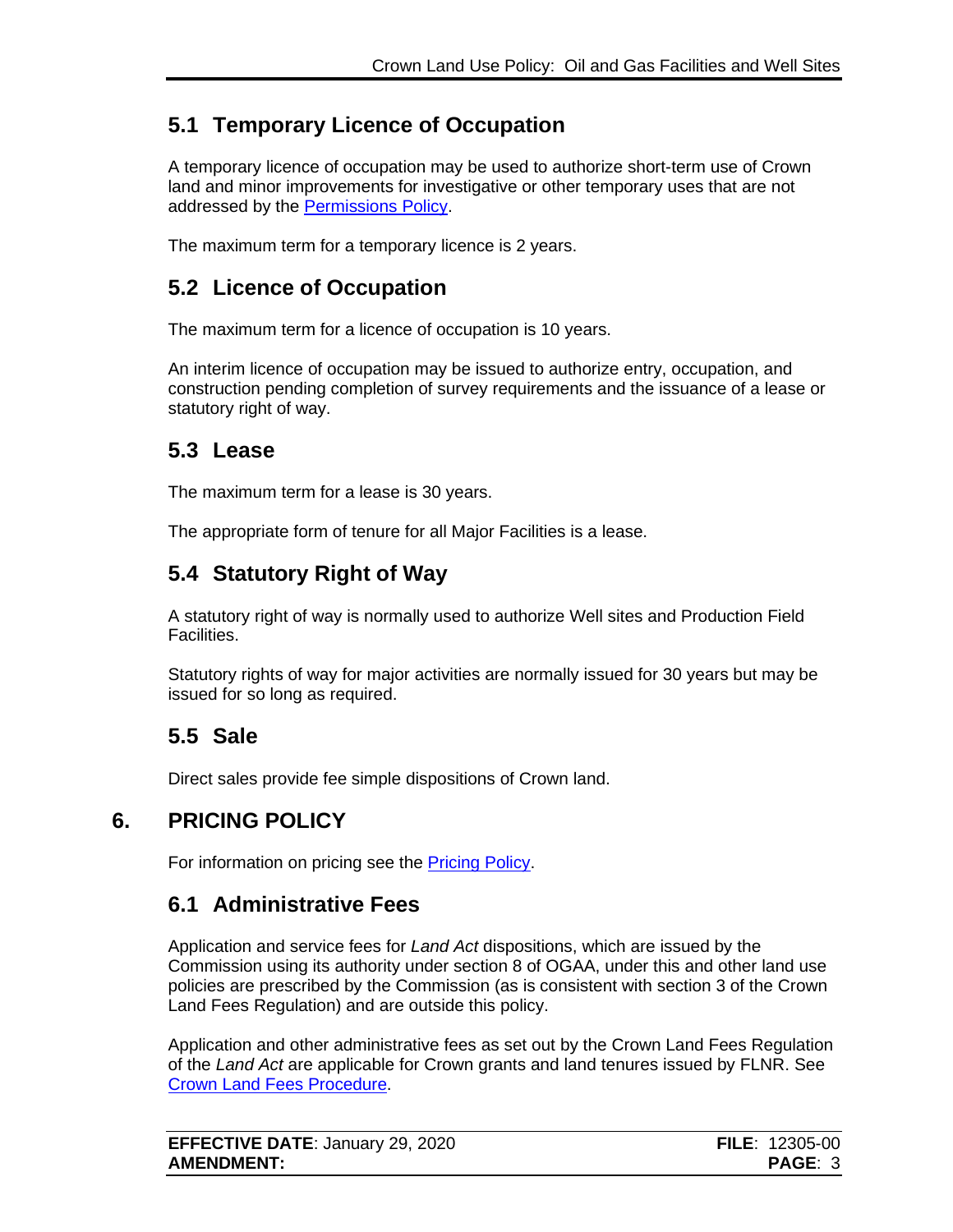## **7. ALLOCATION PROCESSES**

<span id="page-6-0"></span>All prospective oil and gas clients are directed to the Commission as the first point of contact to verify eligibility to apply under this policy. The Commission will forward all applications that are not within its mandate to FrontCounter BC (FLNR).

Applications for Crown land tenure under this Policy must be made to the Commission via their [Application Management System](https://www.bcogc.ca/industry-zone/ams/application-management-system) and are guided by information outlined in the [Commission's Application Manual](https://www.bcogc.ca/industry-zone/documentation/oil-and-gas-activity-application-manual) (Commission website [https://www.bcogc.ca/\)](https://www.bcogc.ca/)

For detailed standard information on allocation processes see [Allocation Procedures –](https://www2.gov.bc.ca/assets/gov/farming-natural-resources-and-industry/natural-resource-use/land-water-use/crown-land/ap_applications.pdf) [Applications.](https://www2.gov.bc.ca/assets/gov/farming-natural-resources-and-industry/natural-resource-use/land-water-use/crown-land/ap_applications.pdf) Additional and special requirements are listed in the following sections.

## <span id="page-6-1"></span>**7.1 Sale**

Crown land sales may occur by application to FLNR and only if the proposed site and the use is considered suitable by government agencies and other affected interests.

#### **8. TENURE ADMINISTRATION**

<span id="page-6-2"></span>For standard tenure administration information that is in addition to the following see the [Tenure Administration Procedure.](https://www2.gov.bc.ca/assets/gov/farming-natural-resources-and-industry/natural-resource-use/land-water-use/crown-land/ta_general.pdf) Additional and special requirements are:

#### <span id="page-6-3"></span>**8.1 Security/Performance Guarantee**

Security requirements for tenures authorized by the Commission are described in OGAA and the Fee, Levy and Security Regulation.

#### <span id="page-6-4"></span>**8.2 Monitoring and Enforcement**

Adherence to tenure terms and conditions, OGAA Permit conditions, legislative / regulatory requirements and guidelines / standards form the basis for monitoring and enforcing compliance.

#### <span id="page-6-5"></span>**8.3 Termination / Abandonment**

Surface tenure should be cancelled when the OGAA permit expires, is cancelled or terminates for any reason and the land area is restored or reclaimed to a satisfactory condition.

#### **9. VARIANCE**

<span id="page-6-6"></span>Variances to this policy are to be completed in accordance with the [Policy Variance](https://www2.gov.bc.ca/assets/gov/farming-natural-resources-and-industry/natural-resource-use/land-water-use/crown-land/variance.pdf)  [Procedure.](https://www2.gov.bc.ca/assets/gov/farming-natural-resources-and-industry/natural-resource-use/land-water-use/crown-land/variance.pdf)